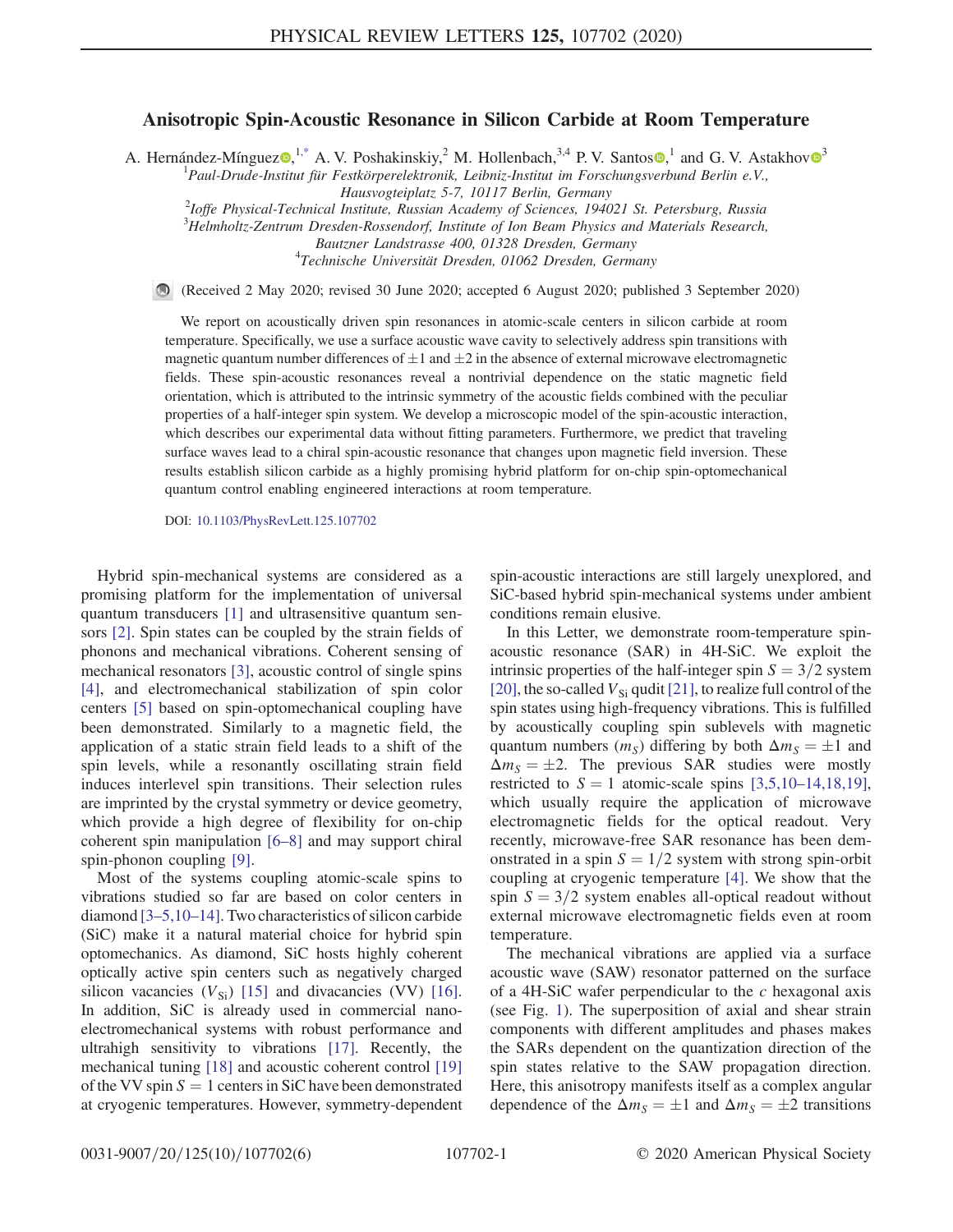<span id="page-1-0"></span>

FIG. 1. Schematic presentation of (a) the 4H-SiC lattice with one  $V_{\text{Si}}$  defect and (b) the acoustic device. Focusing IDTs excite and detect SAWs propagating on the ZnO-coated SiC. The sample is placed between the poles of an electromagnet for the application of a magnetic field  $\bm{B}$  along the sample surface. (c) rf scattering parameters for IDT1 and IDT2.  $S_{11}$  and  $S_{22}$  correspond to the rf power reflection coefficients of IDT1 and IDT2, respectively, and  $S_{21}$  to the power transmission coefficient. (d) Optical pumping cycle and readout principle of the  $V_{\text{Si}}$  spin. The double vertical arrow indicates the spin resonance transition at 70 MHz in zero magnetic field (see Supplemental Material (SM) [\[27\]\)](#page-5-1).

on the orientation of the external magnetic field  $\mathbf{B} = (B_x, B_y, 0)$  oriented along the SiC surface [i.e., with  $B<sub>z</sub> = 0$ , cf. Fig. [1\(b\)\]](#page-1-0). We develop a model for spin-3/2 SARs using an effective spin-strain coupling Hamiltonian [\[2,22\]](#page-4-2), which can describe our nontrivial observations. The selective excitation of transitions with  $\Delta m_S = \pm 1$  and  $\Delta m_S = \pm 2$  as well as the anisotropic behavior with magnetic field orientation demonstrated here provides extra degrees of freedom for the control of interactions in atomic-scale spin systems.

Figure [1\(a\)](#page-1-0) displays the 4H-SiC lattice with a single  $V_{Si}$ center [\[23\].](#page-4-15) These centers are created in a semi-insulating 4H-SiC substrate by proton irradiation [\[24\]](#page-4-16). Figure [2\(d\)](#page-2-0) shows the calculated depth distribution of the  $V_{Si}$  centers, which has a mean depth of 250 nm below the SiC surface [\[25\].](#page-5-0) As shown in the SM [\[27\]](#page-5-1), the observed zero-field spin splitting of 70 MHz is characteristic of the V2 centers [\[28](#page-5-2)–31]. Figure [1\(b\)](#page-1-0) displays a schematic representation of our acoustic SAW resonator [\[27\]](#page-5-1). It consists of a pair of focusing interdigital transducers (IDTs) for the excitation and detection of SAWs with a wavelength  $\lambda_{\text{SAW}} = 6 \ \mu \text{m}$ patterned on a SiC wafer coated with a piezoelectric ZnO film. Figure [1\(c\)](#page-1-0) displays the rf scattering parameters of the IDTs measured with a vector network analyzer. They show a series of sharp dips within the resonance band of the IDT at a frequency  $f_{\text{SAW}} \approx 916 \text{ MHz}$  that correspond to the excitation of the Rayleigh SAW modes of the resonator [\[32\]](#page-5-3).

Figure [1\(d\)](#page-1-0) displays a simplified energy diagram of the V2  $V_{Si}$  center [\[23,33\]](#page-4-15) together with the optical pumping and readout scheme [\[34\].](#page-5-4) The  $V_{Si}$  center has spin 3/2, which is split in zero magnetic field into two Kramers doublets in the SiC crystal field. The zero-field splitting between the  $m<sub>S</sub> = \pm 1/2$  and  $m<sub>S</sub> = \pm 3/2$  doublets in the ground state (GS) is equal to 70 MHz, with the spin quantized along the  $c$  axis. Optical excitation into the excited state, followed by spin-dependent recombination via the metastable state, leads to a preferential population of the  $m<sub>S</sub> = \pm 1/2$  spin sublevels in the ground state, as indicated by the green dots in Fig. [1\(d\)](#page-1-0). For the optical excitation along the  $c$  axis (as in our experiments), no dependence on the excitation polarization is observed at room temperature. As the photoluminescence intensity is stronger for optical transitions between the  $m<sub>S</sub> = \pm 3/2$ states, it becomes sensitive to the resonant spin transitions between the  $m<sub>S</sub> = \pm 1/2$  and  $m<sub>S</sub> = \pm 3/2$  GS sublevels (see SM [\[27\]](#page-5-1)) [\[31\].](#page-5-5)

The optically detected SAR experiments are performed in a confocal microphotoluminescence setup in which the sample is excited by a 780-nm-wavelength laser focused onto a spot size of 10  $\mu$ m at the center of the SAW resonator. The GS spin transition frequencies are tuned to the SAW resonance frequency by applying the in-plane magnetic field  $\boldsymbol{B}$  [\[27\].](#page-5-1) To describe the spin-acoustic interaction of the  $V_{\rm Si}$  center in the presence of  $\bf{B}$ , we consider an effective spin- $3/2$  Hamiltonian

<span id="page-1-1"></span>
$$
\mathcal{H} = \mathcal{H}_B + \mathcal{H}_{\text{def}}, \quad \text{with} \tag{1}
$$

$$
\mathcal{H}_B = g\mu_B \mathbf{S} \cdot \mathbf{B} + D\left(S_z^2 - \frac{5}{4}\right). \tag{2}
$$

<span id="page-1-2"></span>Here,  $S=(S_x, S_y, S_z)$  is the spin-3/2 operator,  $\mu_B$  the Bohr magneton,  $q \approx 2$  the in-plane g factor, and  $D =$ 35 MHz the zero-field splitting constant.  $\mathcal{H}_B$  describes the Zeeman splitting. For  $\mathbf{B} = 0$ , this Hamiltonian yields the GS eigenstates displayed in Fig. [1\(d\).](#page-1-0) As discussed below,  $\mathcal{H}_{\text{def}}$  describes the coupling between the  $V_{\text{Si}}$  spin and elastic deformations [\[2,22\]](#page-4-2).

Figure [2\(a\)](#page-2-0) shows the Zeeman shift of the GS spin sublevels calculated from  $\mathcal{H}_B$ . In what follows, we consider magnetic fields much larger than the GS zero-field splitting  $2D/q\mu_B \sim 2.5$  mT. In this case, the spin quantization axis aligns along the  $B$  direction and the spin sublevels shift linearly with the magnetic field. The mixing of the states quantized along **B** is on the order of  $D/(g\mu_B B)$  and can be neglected. We note that for in-plane magnetic fields, the states with spin projection on magnetic field direction  $m<sub>S</sub> = \pm 3/2$  are preferentially populated under optical pumping (as indicated by the green dots). In contrast to the  $B = 0$  case illustrated in Fig. [1\(d\)](#page-1-0), the photoluminescence is now stronger for transitions between the excited state and GS involving the  $m<sub>S</sub> = \pm 1/2$  states (see the light bulbs next to each energy level).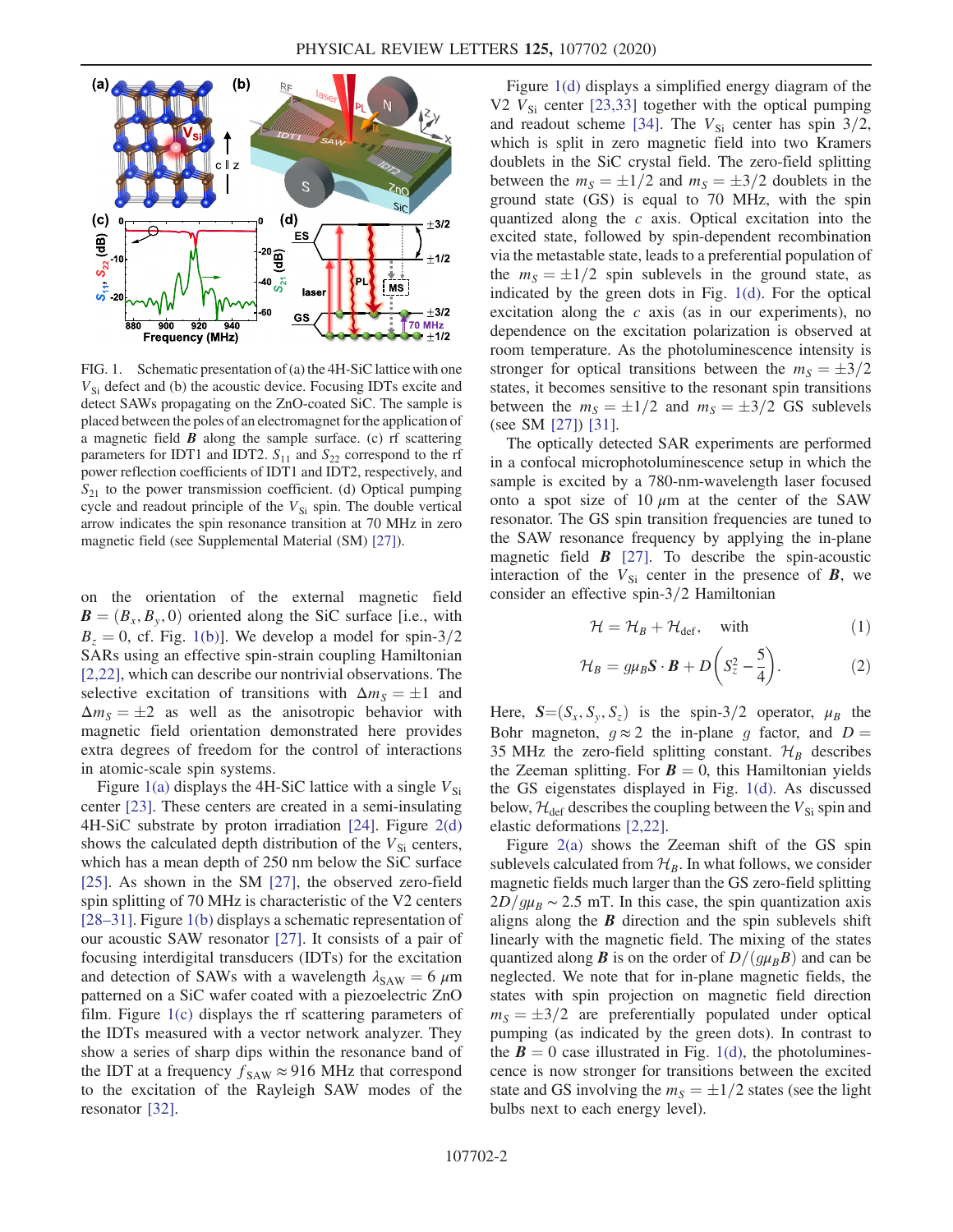<span id="page-2-0"></span>

FIG. 2. (a) Evolution of the  $V_{Si}$  GS spin levels under an inplane magnetic field  $B\perp c$ . The vertical double arrows indicate the resonant spin transitions at 916 MHz induced by the SAW. (b) The SAR signal as a function of the magnetic field strength. The data are measured for two magnetic field angles  $(\phi_B)$  with respect to the SAW propagation direction (see inset). The solid curves are fits to a multipeak Lorentzian function. The data are vertically shifted for clarity. (c) Two-dimensional color map of the  $\Delta m_S = \pm 2$  spin transition strength as a function of B and the rf frequency applied to the IDT. The line shows the power reflection coefficient  $S_{11}$  of the IDT. (d) Simulated depth profiles for the distribution of vacancies after irradiation (which is proportional to the density of  $V_{Si}$  centers) as well as of the  $u_{xx}$ ,  $u_{zz}$ , and  $u_{xz}$  strain amplitudes.

The optically detected SAR as a function of  $B$  is presented in Fig. [2\(b\).](#page-2-0) We observe two resonances at  $B = 16.7$  mT and  $B = 33.3$  mT, which are ascribed to the acoustically driven  $\Delta m_S = \pm 2$  and  $\Delta m_S = \pm 1$  spin transitions, respectively. They agree well with the magnetic field strengths calculated from Eq. [\(1\)](#page-1-1) for the resonance frequency  $f_{SAW} = 916$  MHz [cf. double vertical arrows in Fig. [2\(a\)](#page-2-0)]. Both resonances are well fitted by a Lorentzian function [solid curves in Fig. [2\(b\)](#page-2-0)] with an FWHM of 2.2 mT and 6.0 mT, respectively. Due to the zero-field splitting [cf. Eq. [\(2\)\]](#page-1-2), these resonances are actually doublets. With the zero-field spin splitting of 70 MHz, they should be split by approximately 1 mT and 2 mT for the  $\Delta m_S = \pm 2$  and  $\Delta m_S = \pm 1$  spin transitions, respectively. These splittings are not resolved due to a relatively large broadening partially caused by a reduction of the spin coherence in proton-irradiated samples with high irradiation fluences [\[35\].](#page-5-6)

A remarkable property of the SAR interaction illustrated in Fig. [2\(b\)](#page-2-0) is the ability to selectively couple all spin states within the  $V_{\text{Si}}$  qudit [\[36\].](#page-5-7) In particular, the  $\Delta m_S = \pm 2$ transitions are normally forbidden for microwave-driven spin resonance. Therefore, their excitation in Fig. [2\(b\)](#page-2-0) represents a clear evidence of the acoustic nature of the observed resonances. To further corroborate this acoustic

<span id="page-2-1"></span>

FIG. 3. (a),(b) Dependence of the  $\Delta m_S = \pm 1$  and  $\Delta m_S = \pm 2$ transition intensities on the angle  $\phi_B$  between the in-plane magnetic field and the SAW propagation direction (see inset) calculated for a standing wave ( $\eta = 0$ , thick thick lines), a traveling wave ( $\eta = 1$ , dashed thick lines), and intermediate values of  $\eta$ . The strain components used are  $\langle u_{xx}^2 \rangle = 8.1 \times 10^{-8}$ ,  $\langle u_{zz}^2 \rangle = 6.3 \times 10^{-8}$ ,  $\langle u_{zz}^2 \rangle = 3.2 \times 10^{-8}$ ,  $\langle u_{zz} u_2 \rangle = 7.0 \times 10^{-8}$ ,  $\langle u_{zz} u_2 \rangle = 4.8 \times 10^{-8}$  $\langle u_{xx}^{''2} \rangle = 3.2 \times 10^{-8}, \langle u_{xx} u_{zz} \rangle = 7.0 \times 10^{-8}, \langle u_{xx} u_{xz}^{''} \rangle = 4.8 \times 10^{-8},$ <br>and  $\langle u_{xx}^{''} u_{zz} \rangle = 4.5 \times 10^{-8}$  as obtained from the distributions of and  $\langle u''_{xz} u_{zz} \rangle = 4.5 \times 10^{-8}$  as obtained from the distributions of Fig. 2(d) (c) (d) Angular dependencies of the  $\Delta m_{\text{g}} = \pm 1$  and Fig. [2\(d\).](#page-2-0) (c),(d) Angular dependencies of the  $\Delta m_S = \pm 1$  and  $\Delta m_S = \pm 2$  transition amplitudes as a function of  $\phi_B$ . Circles present the experimental data, the dashed lines are guides to the eye. The thick lines show the calculation after Eq. [\(4\)](#page-3-0) with  $\eta = 0$ .

nature, we display in Fig. [2\(c\)](#page-2-0) the intensity of the optically detected  $\Delta m_S = \pm 2$  SAR as a function of the magnetic field strength (vertical axis) and the rf frequency applied to the SAW resonator (horizontal axis). The SAR signal vanishes as soon as either B is changed or  $f_{SAW}$  is detuned (cf.  $S_{11}$  in the same panel), thus confirming that the spin transitions are caused by the dynamic fields of the SAW. Additional evidences for the acoustic nature are summarized in the SM [\[27\]](#page-5-1).

We now discuss the anisotropic nature of the SAR. Figure [2\(b\)](#page-2-0) compares the optically detected SAR signal for two angles  $\phi_B$  between the SAW propagation direction [x-axis, cf. Fig.  $1(b)$ ] and the in-plane magnetic field. While the magnetic field strengths at which the SARs take place are independent of the in-plane orientation of  $B$ , the SAR intensities do clearly depend on  $\phi_B$ . The full anisotropic behavior with respect to the field orientation on the sample plane is summarized by the circles in Fig.  $3(c)$ , (d), which display the intensity of the  $\Delta m_S = \pm 1$  and  $\Delta m_S = \pm 2$  SARs, respectively, as a function of  $\phi_B$ .

To understand the unusual angular dependence of the SARs, we develop a microscopic model for the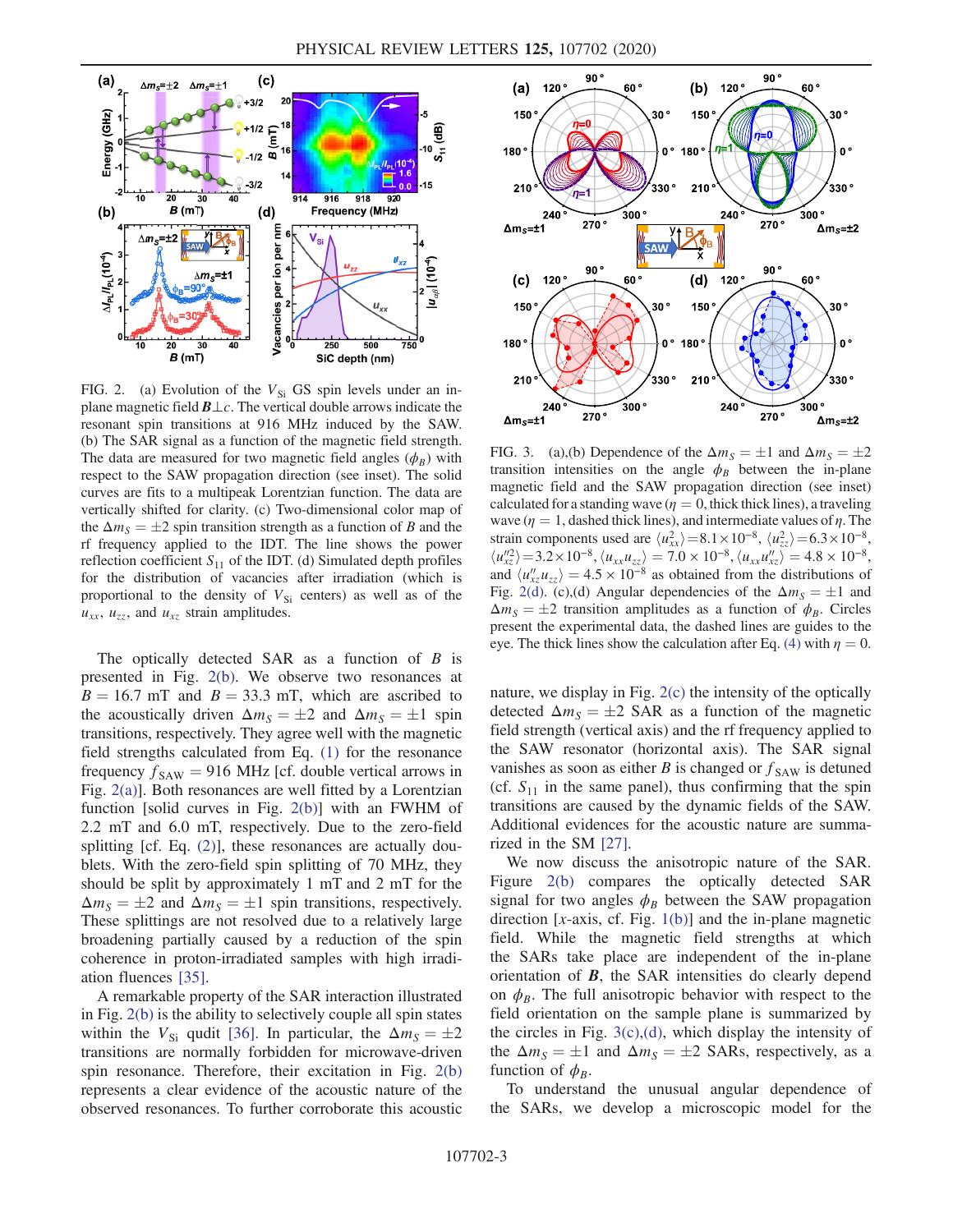<span id="page-3-1"></span>spin-acoustic interaction. In the spherical approximation, the effect of a lattice deformation on a spin center is described by the interaction term

$$
\mathcal{H}_{\text{def}} = \Xi \sum_{\alpha \beta} u_{\alpha \beta} S_{\alpha} S_{\beta},\tag{3}
$$

where  $\Xi$  is the interaction constant [\[2\]](#page-4-2). Being quadratic in the spin operators, such an interaction can induce spin transitions with  $\Delta m_S = \pm 1$  as well as with  $\Delta m_S = \pm 2$ . For **B**||x, the spin transitions with  $\Delta m_S = \pm 1$  are induced by the strain tensor components  $u_{xy}$  and  $u_{xz}$ , while those with  $\Delta m_S = \pm 2$  are induced by the other linear-independent components  $u_{yy}$ ,  $u_{zz}$ , and  $u_{yz}$ . The strain components responsible for the spin transitions for other  $\bm{B}$  directions can be obtained by the corresponding rotation of the strain tensor.

A plane Rayleigh SAW propagating along x [cf. Fig. [1\(b\)](#page-1-0)] is described by the strain tensor  $u_{\alpha\beta}(t, x, z) =$  $u_{\alpha\beta}(z)e^{ikx-i\omega t}$  + c.c. with nonvanishing components  $u_{xx}$ ,  $u_{zz}$ , and  $u_{xz} = iu_{xz}$ <sup>"</sup> [\[37\].](#page-5-8) We assume a reference frame for which  $u_{xx}$ ,  $u_{zz}$ , and  $u_{xz}''$  are purely real. The factor  $i = \sqrt{-1}$ <br>indicates that the phase of the u component is shifted by indicates that the phase of the  $u_{xz}$  component is shifted by  $\pi/2$ , thus resulting in an elliptically polarized strain field in the  $xz$  plane. Figure  $2(d)$  displays the calculated depth profiles of the  $u_{xx}$ ,  $u_{zz}$ , and  $u_{xz}$  strain components [\[38\]](#page-5-9) superimposed on the simulated depth distribution of the  $V_{\rm Si}$ defects [\[26\]](#page-5-10).

In our case, the spin centers are inserted in an acoustic resonator and, thus, subjected to a combination of two counterpropagating SAWs traveling along x and  $-x$  with intensities  $I_+$  and  $I_-$ , respectively. We use the parameter  $\eta = (I_{+} - I_{-})/(I_{+} + I_{-})$  to distinguish between a standing wave ( $|\eta| = 0$ ), a traveling wave ( $|\eta| = 1$ ), or intermediate cases  $(0 < |\eta| < 1)$ . The rates  $W_{\pm 1}$  and  $W_{\pm 2}$  of the spin transitions with  $\Delta m_S = \pm 1$  and  $\Delta m_S = \pm 2$ , respectively, are then given by (see SM [\[27\]\)](#page-5-1)

<span id="page-3-0"></span>
$$
W_{\pm 1} \propto 3\cos^2 \phi_B \langle u_{xx}^2 \sin^2 \phi_B + u_{xz}^{\prime\prime 2} + 2\eta u_{xx} u_{xz}^{\prime\prime} \sin \phi_B \rangle
$$
  
\n
$$
W_{\pm 2} \propto \frac{3}{4} \langle (u_{xx} \sin^2 \phi_B - u_{zz})^2 + 4u_{xz}^{\prime\prime 2} \sin^2 \phi_B + 4\eta (u_{xx} \sin^2 \phi_B - u_{zz}) u_{xz}^{\prime\prime} \sin \phi_B \rangle.
$$
 (4)

The transition rates in Eq.  $(4)$  were averaged along x to account for the finite size of the photoluminescence detection spot, which is larger than the SAW wavelength. The angular brackets  $\langle \rangle$  indicate averaging along z to take into account the depth distribution of the  $V_{\rm Si}$  centers as well as the strain field, as presented in Fig. [2\(d\)](#page-2-0).

Figures [3\(a\)](#page-2-1) and [3\(b\)](#page-2-1) present the angular dependencies of the  $\Delta m_S = \pm 1$  and  $\Delta m_S = \pm 2$  transition intensities, respectively, calculated after Eq. [\(4\)](#page-3-0) for various  $\eta$ . The SARs are always symmetric with respect to the inversion of the  $B_x$  component, since our system has a  $(xz)$  mirror plane. For  $\eta = 0$ , the SARs are also symmetric with respect to the inversion of  $B<sub>y</sub>$  due to additional presence of the time-reversal symmetry. As  $|\eta|$  increases, the latter symmetry breaks as the strain field of the traveling SAW acquires an elliptical polarization. Particularly, Fig. [3\(a\)](#page-2-1) shows that the  $\Delta m_S = \pm 1$  SAR almost vanishes for  $B_v > 0$  $(0^{\circ} < \phi_B < 180^{\circ})$  while it remains strong for  $B_y < 0$ (180°  $< \phi_B <$  360°). Such an asymmetric angular dependence is a clear evidence of the broken time-reversal symmetry in the presence of a traveling SAW. Upon inversion of the SAW propagation direction ( $\eta$  < 0, not shown), the angular dependencies of such chiral SAR are flipped with respect to the horizontal axis.

Having developed a microscopic model for the anisotropic SAR, we now apply it to analyze the experimental data given by the circles in Fig. [3\(c\)](#page-2-1) and [3\(d\)](#page-2-1). The angular dependence of the  $\Delta m_S = \pm 1$  SAR has a butterfly-like shape with vanishing signal for  $\phi_B = \pm 90^\circ$  and maxima when the magnetic field rotates toward  $\phi_B \approx \pm 45^\circ$  or  $\pm 135^\circ$ . In contrast, the angular dependence of the  $\Delta m_S = \pm 2$  SAR has a cocoon-like shape with maxima for  $\phi_B = \pm 90^\circ$ . This SAR does not vanish for any direction of the in-plane magnetic field. The measured angular dependencies are best reproduced by Eq. [\(4\)](#page-3-0) by assuming  $\eta = 0$ , which yields the solid lines in Fig. [3\(c\)](#page-2-1), [\(d\)](#page-2-1). This result is consistent with the expected standing-wave nature of the acoustic fields within a resonator. We attribute the deviations between experimental data and theoretical predictions to small fluctuations in the position of the laser spot on the SAW path as the sample is rotated during the measurement [\[27\]](#page-5-1). We emphasize that our model has no fitting parameters except for the overall intensity to match the readout optical signal. Moreover, the absolute SAR intensities are comparable with those of conventional optically detected magnetic resonance induced by a microwave magnetic field with the amplitude  $B_{\text{rf}} \approx 30 \mu \text{T}$  [\[27\]](#page-5-1). This allows us to give a rough order of magnitude estimate for the spin-strain interaction constant,  $\Xi \sim g\mu_B B_{\text{rf}}/|\mu_{\alpha\beta}| \sim 10 \mu\text{eV}$ . Its exact determination requires the measurement of the zero-field splitting as a function of the mechanical stress, which is beyond the scope of this work [\[39\].](#page-5-11)

In conclusion, we demonstrate here half-integer SAR in SiC at room temperature. Using a SAW resonator patterned on the SiC surface, we are able to address both the  $\Delta m_S =$  $\pm 1$  and the  $\Delta m_S = \pm 2$  spin transitions of the  $V_{\rm Si}$  spin-3/2 center with all-optical readout and without requiring extra microwave electromagnetic fields. The SARs reveal a complex dependence on the magnetic field orientation with respect to the SAW propagation direction. Our theoretical model describes these angular dependencies without any fitting parameter, allows us to determine the spin-strain coupling constant, and predicts chiral spinacoustic interaction for traveling SAWs. Such a roomtemperature hybrid spin-mechanical platform can be used to implement quantum sensors [\[41\]](#page-5-12) with on-chip SAW control instead of microwave electromagnetic fields [\[2\]](#page-4-2) as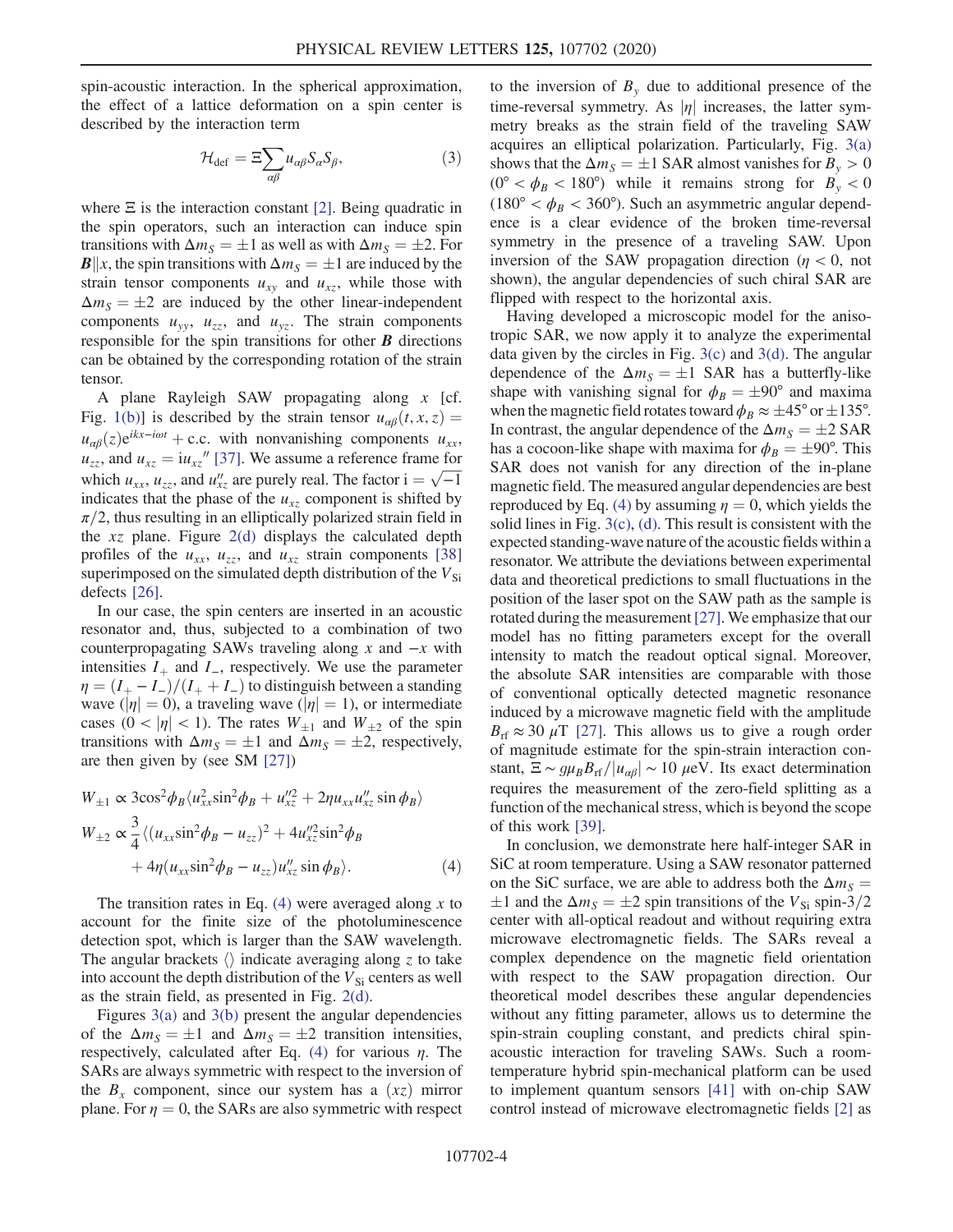well as to realize acoustically driven topological states [\[42\]](#page-5-13). It can also be applied to implement microwave-free spin and optical control of single qubits in SiC [\[43](#page-5-14)–45].

The authors would like to thank S. Meister and S. Rauwerdink for technical support in the preparation of the samples, S. A. Tarasenko and M. Helm for discussions and critical questions, and S. Fölsch for a critical reading of the manuscript. A. V. P. acknowledges the support from the Russian Science Foundation (Project No. 20-42-04405) and the Foundation "BASIS." G. V. A. acknowledge the support from the German Research Foundation under Grant No. AS 310/5-1. Support from the Ion Beam Center at Helmholtz-Zentrum Dresden-Rossendorf is gratefully acknowledged for the proton irradiation.

<span id="page-4-0"></span>[\\*](#page-0-0) Corresponding author.

alberto.h.minguez@pdi-berlin.de

- <span id="page-4-1"></span>[1] M. J. A. Schuetz, E. M. Kessler, G. Giedke, L. M. K. Vandersypen, M. D. Lukin, and J. I. Cirac, Universal Quantum Transducers Based on Surface Acoustic Waves, Phys. Rev. X 5[, 031031 \(2015\).](https://doi.org/10.1103/PhysRevX.5.031031)
- <span id="page-4-2"></span>[2] A. V. Poshakinskiy and G. V. Astakhov, Optically detected spin-mechanical resonance in silicon carbide membranes, Phys. Rev. B 100[, 094104 \(2019\).](https://doi.org/10.1103/PhysRevB.100.094104)
- <span id="page-4-3"></span>[3] S. Kolkowitz, A. C. B. Jayich, Q. P. Unterreithmeier, S. D. Bennett, P. Rabl, J. G. E. Harris, and M. D. Lukin, Coherent sensing of a mechanical resonator with a single-spin qubit, Science 335[, 1603 \(2012\).](https://doi.org/10.1126/science.1216821)
- <span id="page-4-4"></span>[4] S. Maity, L. Shao, S. Bogdanović, S. Meesala, Y.-I. Sohn, N. Sinclair, B. Pingault, M. Chalupnik, C. Chia, L. Zheng, K. Lai, and M. Lončar, Coherent acoustic control of a single silicon vacancy spin in diamond, [Nat. Commun.](https://doi.org/10.1038/s41467-019-13822-x) 11, 193 [\(2020\).](https://doi.org/10.1038/s41467-019-13822-x)
- <span id="page-4-5"></span>[5] B. Machielse, S. Bogdanovic, S. Meesala, S. Gauthier, M. J. Burek, G. Joe, M. Chalupnik, Y. I. Sohn, J. Holzgrafe, R. E. Evans, C. Chia, H. Atikian, M. K. Bhaskar, D. D. Sukachev, L. Shao, S. Maity, M. D. Lukin, and M. Loncar, Quantum Interference of Electromechanically Stabilized Emitters in Nanophotonic Devices, Phys. Rev. X 9[, 031022 \(2019\)](https://doi.org/10.1103/PhysRevX.9.031022).
- <span id="page-4-6"></span>[6] D. Lee, K. W. Lee, J. V. Cady, P. Ovartchaiyapong, and A. C. B. Jayich, Topical review: Spins and mechanics in diamond, J. Opt. 19[, 033001 \(2017\)](https://doi.org/10.1088/2040-8986/aa52cd).
- [7] K. J. Satzinger, Y. P. Zhong, H. S. Chang, G. A. Peairs, A. Bienfait, M.-H. Chou, A. Y. Cleland, C. R. Conner, É. Dumur, J. Grebel, I. Gutierrez, B. H. November, R. G. Povey, S. J. Whiteley, D. D. Awschalom, D. I. Schuster, and A. N. Cleland, Quantum control of surface acousticwave phonons, [Nature \(London\)](https://doi.org/10.1038/s41586-018-0719-5) 563, 661 (2018).
- [8] S. Takada, H. Edlbauer, H. V. Lepage, J. Wang, P.-A. Mortemousque, G. Georgiou, C. H. W. Barnes, C. J. B. Ford, M. Yuan, P. V. Santos, X. Waintal, A. Ludwig, A. D. Wieck, M. Urdampilleta, T. Meunier, and C. Bäuerle, Sound-driven single-electron transfer in a circuit of coupled quantum rails, [Nat. Commun.](https://doi.org/10.1038/s41467-019-12514-w) 10, 4557 (2019).
- <span id="page-4-7"></span>[9] H. Zhu, J. Yi, M.-Y. Li, J. Xiao, L. Zhang, C.-W. Yang, R. A. Kaindl, L.-J. Li, Y. Wang, and X. Zhang, Observation of chiral phonons, Science 359[, 579 \(2018\).](https://doi.org/10.1126/science.aar2711)
- [10] E. R. MacQuarrie, T. A. Gosavi, N. R. Jungwirth, S. A. Bhave, and G. D. Fuchs, Mechanical Spin Control of Nitrogen-Vacancy Centers in Diamond, [Phys. Rev. Lett.](https://doi.org/10.1103/PhysRevLett.111.227602) 111[, 227602 \(2013\).](https://doi.org/10.1103/PhysRevLett.111.227602)
- [11] O. Arcizet, V. Jacques, A. Siria, P. Poncharal, P. Vincent, and S. Seidelin, A single nitrogen-vacancy defect coupled to a nanomechanical oscillator, Nat. Phys. 7[, 879 \(2011\).](https://doi.org/10.1038/nphys2070)
- [12] J. Teissier, A. Barfuss, P. Appel, E. Neu, and P. Maletinsky, Strain Coupling of a Nitrogen-Vacancy Center Spin to a Diamond Mechanical Oscillator, [Phys. Rev. Lett.](https://doi.org/10.1103/PhysRevLett.113.020503) 113, [020503 \(2014\).](https://doi.org/10.1103/PhysRevLett.113.020503)
- [13] D. A. Golter, T. Oo, M. Amezcua, K. A. Stewart, and H. Wang, Optomechanical Quantum Control of a Nitrogen-Vacancy Center in Diamond, [Phys. Rev. Lett.](https://doi.org/10.1103/PhysRevLett.116.143602) 116, 143602 [\(2016\).](https://doi.org/10.1103/PhysRevLett.116.143602)
- [14] H. Chen, N. F. Opondo, B. Jiang, E. R. MacQuarrie, R. S. Daveau, S. A. Bhave, and G. D. Fuchs, Engineering electron–phonon coupling of quantum defects to a semiconfocal acoustic resonator, Nano Lett. 19[, 7021 \(2019\)](https://doi.org/10.1021/acs.nanolett.9b02430).
- <span id="page-4-8"></span>[15] D. Riedel, F. Fuchs, H. Kraus, S. Väth, A. Sperlich, V. Dyakonov, A. A. Soltamova, P. G. Baranov, V. A. Ilyin, and G. V. Astakhov, Resonant Addressing and Manipulation of Silicon Vacancy Qubits in Silicon Carbide, [Phys. Rev. Lett.](https://doi.org/10.1103/PhysRevLett.109.226402) 109[, 226402 \(2012\).](https://doi.org/10.1103/PhysRevLett.109.226402)
- <span id="page-4-9"></span>[16] A. L. Falk, B. B. Buckley, G. Calusine, W. F. Koehl, V. V. Dobrovitski, A. Politi, C. A. Zorman, P. X. L. Feng, and D. D. Awschalom, Polytype control of spin qubits in silicon carbide, [Nat. Commun.](https://doi.org/10.1038/ncomms2854) 4, 1819 (2013).
- <span id="page-4-10"></span>[17] M. Li, H. X. Tang, and M. L. Roukes, Ultra-sensitive NEMS-based cantilevers for sensing, scanned probe and very high-frequency applications, [Nat. Nanotechnol.](https://doi.org/10.1038/nnano.2006.208) 2, 114 [\(2007\).](https://doi.org/10.1038/nnano.2006.208)
- <span id="page-4-11"></span>[18] A. L. Falk, P. V. Klimov, B. B. Buckley, V. Ivády, I. A. Abrikosov, G. Calusine, W. F. Koehl, A. Gali, and D. D. Awschalom, Electrically and Mechanically Tunable Electron Spins in Silicon Carbide Color Centers, [Phys. Rev.](https://doi.org/10.1103/PhysRevLett.112.187601) Lett. 112[, 187601 \(2014\)](https://doi.org/10.1103/PhysRevLett.112.187601).
- <span id="page-4-12"></span>[19] S. J. Whiteley, G. Wolfowicz, C. P. Anderson, A. Bourassa, H. Ma, M. Ye, G. Koolstra, K. J. Satzinger, M. V. Holt, F. J. Heremans, A. N. Cleland, D. I. Schuster, G. Galli, and D. D. Awschalom, Spin–phonon interactions in silicon carbide addressed by Gaussian acoustics, Nat. Phys. 15[, 490 \(2019\).](https://doi.org/10.1038/s41567-019-0420-0)
- <span id="page-4-13"></span>[20] H. Kraus, V. A. Soltamov, D. Riedel, S. Väth, F. Fuchs, A. Sperlich, P. G. Baranov, V. Dyakonov, and G. V. Astakhov, Room-temperature quantum microwave emitters based on spin defects in silicon carbide, Nat. Phys. 10[, 157 \(2014\)](https://doi.org/10.1038/nphys2826).
- <span id="page-4-14"></span>[21] V. A. Soltamov, C. Kasper, A. V. Poshakinskiy, A. N. Anisimov, E. N. Mokhov, A. Sperlich, S. A. Tarasenko, P. G. Baranov, G. V. Astakhov, and V. Dyakonov, Excitation and coherent control of spin qudit modes in silicon carbide at room temperature, [Nat. Commun.](https://doi.org/10.1038/s41467-019-09429-x) 10, 1678 (2019).
- [22] P. Udvarhelyi and A. Gali, Ab Initio Spin-Strain Coupling Parameters of Divacancy Qubits in Silicon Carbide, [Phys.](https://doi.org/10.1103/PhysRevApplied.10.054010) Rev. Applied 10[, 054010 \(2018\).](https://doi.org/10.1103/PhysRevApplied.10.054010)
- <span id="page-4-15"></span>[23] V. Ivády, J. Davidsson, N. T. Son, T. Ohshima, I. A. Abrikosov, and A. Gali, Identification of Si-vacancy related room-temperature qubits in 4H silicon carbide, [Phys. Rev. B](https://doi.org/10.1103/PhysRevB.96.161114) 96[, 161114\(R\) \(2017\)](https://doi.org/10.1103/PhysRevB.96.161114).
- <span id="page-4-16"></span>[24] H. Kraus, D. Simin, C. Kasper, Y. Suda, S. Kawabata, W. Kada, T. Honda, Y. Hijikata, T. Ohshima, V. Dyakonov, and